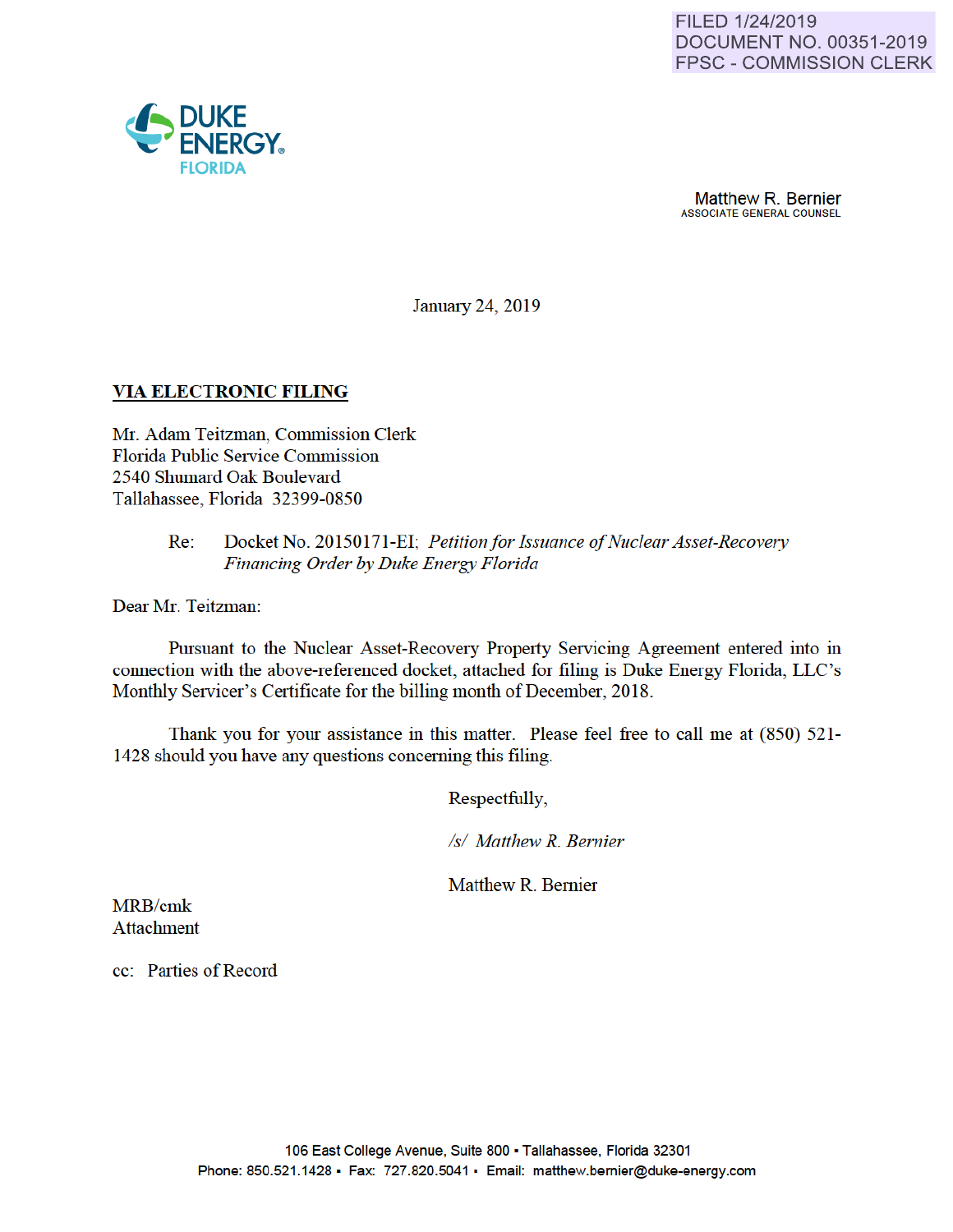# **CERTIFICATE OF SERVICE**

I HEREBY CERTIFY that a true and correct copy of the foregoing has been furnished via electronic mail to the following this  $24<sup>th</sup>$  day of January, 2019.

|                                                                                                                                                                                                                                                                                       | /s/ Matthew R. Bernier<br>Attorney                                                                                                                                                                                     |
|---------------------------------------------------------------------------------------------------------------------------------------------------------------------------------------------------------------------------------------------------------------------------------------|------------------------------------------------------------------------------------------------------------------------------------------------------------------------------------------------------------------------|
| Theresa Tan / Rosanne Gervasi<br>Office of the General Counsel<br><b>Florida Public Service Commission</b><br>2540 Shumard Oak Blvd.<br>Tallahassee, FL 32399-0850<br>ltan@psc.state.fl.us<br>rgervasi@psc.state.fl.us                                                                | C. Rehwinkel / J. Kelly<br>Office of Public Counsel<br>c/o The Florida Legislature<br>111 West Madison Street, Room 812<br>Tallahassee, FL 32399-1400<br>kelly.jr@leg.state.fl.us<br>rehwinkel.charles@leg.state.fl.us |
| Jon C. Moyle, Jr. / Karen A. Putnal<br>118 North Gadsden Street<br>Tallahassee, FL 32301<br>jmoyle@moylelaw.com<br>kputnal@moylelaw.com<br>Robert Scheffel Wright / John T. LaVia, III<br>1300 Thomaswood Drive<br>Tallahassee, FL 32308<br>schef@gbwlegal.com<br>jlavia@gbwlegal.com | James W. Brew / Owen J. Kopon<br>1025 Thomas Jefferson Street, NW<br>Eighth Floor, West Tower<br>Washington, DC 20007-5201<br>jbrew@smxblaw.com<br>ojk@smxblaw.com                                                     |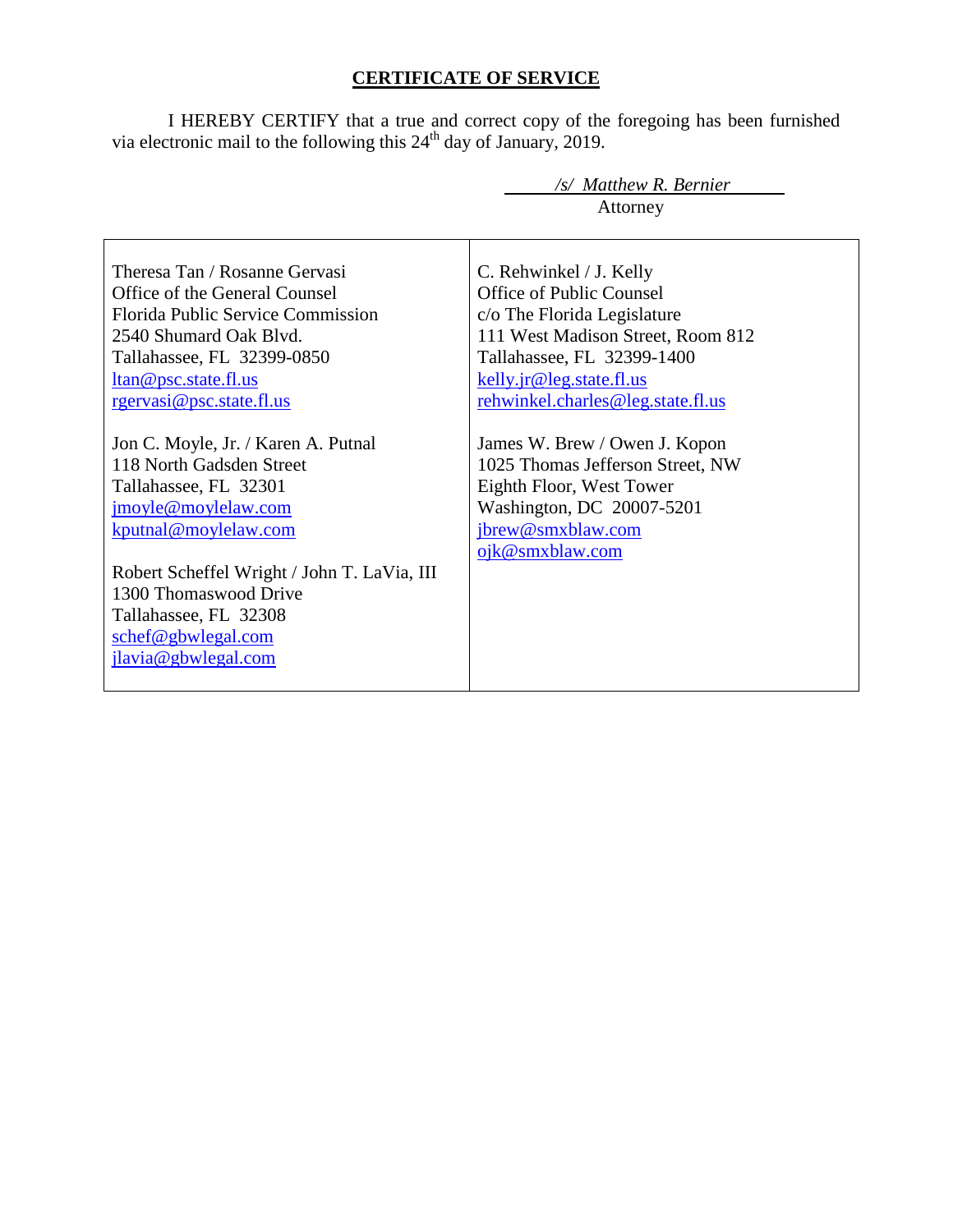## **MONTHLY SERVICER'S CERTIFICATE**

#### DUKE ENERGY FLORIDA PROJECT FINANCE, LLC

#### \$1,294,290,000 Series A Senior Secured Nuclear Asset-Recovery Bonds

Pursuant to SECTION 3.01(b) of the Nuclear Asset-Recovery Property Servicing Agreement dated as of June 22, 2016 by and between Duke Energy Florida, Inc., as Servicer, and Duke Energy Florida Project Finance, LLC, as Issuer (the "Servicing Agreement"), the Servicer does hereby certify as follows:

Capitalized terms used but not defined in this Monthly Servicer's Certificate have their respective meanings as set forth in the Servicing Agreement. References herein to certain sections and subsections are references to the respective sections or subsections of the Servicing Agreement.

Current BILLING MONTH: December 2018

#### Current BILLING MONTH: 11/29/2018 - 12/28/2018

| Standard Billing for prior BILLING MONTH: November 2018        |                    |       |  |
|----------------------------------------------------------------|--------------------|-------|--|
| Residential Total Billed                                       | \$.<br>216,924,567 |       |  |
| Residential NUCLEAR ASSET-RECOVERY CHARGE ("NARC") Billed      | 4,247,264          | 1.96% |  |
| General Service Non-Demand Total Billed                        | 24,122,169         |       |  |
| General Service Non-Demand NARC Billed                         | 380,549            | 1.58% |  |
| General Service Billed                                         | 1,598,339          |       |  |
| <b>General Service NARC Billed</b>                             | 25,755             | 1.61% |  |
| General Service Demand Total Billed                            | 113,663,972        |       |  |
| <b>General Service Demand NARC Billed</b>                      | 2,206,003          | 1.94% |  |
| <b>Curtailable Total Billed</b>                                | 1,007,513          |       |  |
| <b>Curtailable NARC Billed</b>                                 | 15,293             | 1.52% |  |
| Interruptible Total Billed                                     | 10,143,088         |       |  |
| Interruptible NARC Billed                                      | 248,159            | 2.45% |  |
| <b>Lighting Total Billed</b>                                   | 2,281,645          |       |  |
| <b>Lighting NARC Billed</b>                                    | 12,816             | 0.56% |  |
| YTD Net Write-offs as a % of Total Billed Revenue (see Note 1) |                    |       |  |
| Non-Residential Class Customer Write-offs                      |                    |       |  |
| Residential Class Customer Write-offs                          |                    |       |  |
| Total Write-offs                                               | 0.20%              |       |  |
| Aggregate NARC Collections (see Note 2)                        |                    |       |  |
| <b>Total NARC Remitted for Current BILLING MONTH</b>           |                    |       |  |
| <b>Residential NARC Collected</b>                              | Ś.<br>4,117,997    |       |  |
| General Service Non-Demand NARC Collected                      | 368,766            |       |  |
| <b>General Service NARC Collected</b>                          | 24,907             |       |  |
| <b>General Service Demand NARC Collected</b>                   | 2,138,563          |       |  |
| Curtailable NARC Collected                                     | 15,221             |       |  |
| Interruptible NARC Collected                                   | 240,770            |       |  |
| <b>Lighting NARC Collected</b>                                 | 12,454             |       |  |
| <b>Sub-Total of NARC Collected</b>                             | Ś<br>6,918,678     |       |  |
| <b>Total Current NARC Collected and Remitted</b>               | \$<br>6,918,678    |       |  |